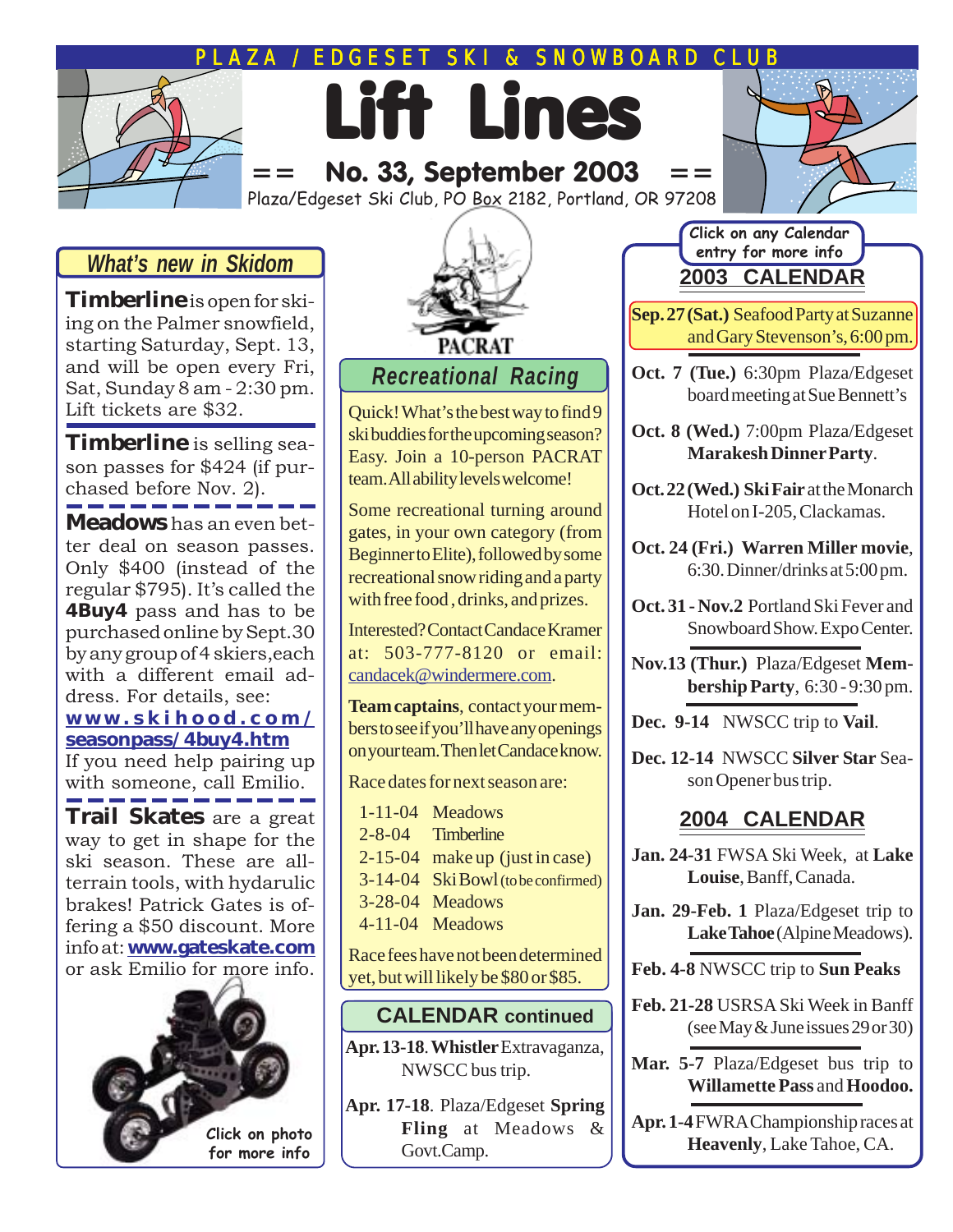#### AZA / EDGESET SKI & SNOWBOARD CLUB



#### *Our Club's Name*

In our last issue, people were asked to come up with name suggestions for the club.

Several of the responses mentioned "Mountain **High**" as their favorite. This was one of the names that had originally been suggested two years ago by Marsha Cosgrove. Typical responses this time were:

ìI like 1) **Mountain High**, and 2) **Vertical Feet**.<sup>"</sup>

ìI like **Mountain High** best. I also like **We Really Ski** and **Mt.Carvers**, but not as much."

After bouncing back the **Mountain High** name to everyone who participated, no one had any objections to it, and everyone seemed to agree that this would be a good alternative to our current name for the club.

A final vote for or against that new name will be held at the Membership Party.in November.

An additional suggestion came from Debbi Kor. Whichever name we choose, we could call it a "**Snowsport**" club, to be more inclusive.

So, how does it sound? ìPlaza/Edgeset Snowsport Club" or "Mountain High Snowsport Club"?

#### **Waterfront Classic at It's Finest.**

Thursday evening, **August 28th**, was a terrific evening. The weather was beautiful, the company congenial, and the music outstanding! This was the final evening of summer concerts put on by the Oregon Symphony throughout the city, and the introduction of **Carlos Kalmar** to Portland. What better place to hold this concert, than Waterfront Park?

Carlos' choice of music wove us all around the globe. We had music from Germany, from Japan, from Russia. A sample for all tastes, ending with the infamous 1812 Overture, complete with a crescendo of cannon fire.

The small group of us, seven in all, enjoyed the wine, TR's fried chicken, the music, and the great display of fireworks afterwards. Plan on joining us next year. You won't regret it.

#### **[Lake Tahoe Trip](http://www.skialpine.com/)**

When was the last time you skiied in Lake Tahoe? Youíve never skiied in Lake Tahoe? Don't you think it's about time?



Reservations have been made for lodging at the Granlibakken Resort in North Lake Tahoe **January 29th** through **February 1st**. The cost is \$425 per person, and includes 3 nights lodging in 2 or 3 bedroom condominiums, 3 days lift tickets at **[Alpine Mead-](http://www.skialpine.com/)**

**[ows](http://www.skialpine.com/)**, and roundtrip airfare. There may be an additional charge of \$20 per person for van rental for the 3 days. (See summary on page 4 and flier on page 6.)

Please contact **[Debbi Kor](mailto:Ijustwannarun@aol.com)** (503-682-1563) if you are interested in going. We are hoping to take a group of 16-20 folks on this trip. Your first deposit of \$50 is due now, with an additional \$150 due by November 1st. The remaining balance will be due by January 1st. If we cannot get 16 people from our club, we will open it up to other clubs within NWSCC.

#### **Annual Membership Party**

Coming up, **Thursday, November 13th**, 6:30-9:30 p.m. We will be returning to **Mt. Park Recreation Center** for our annual membership party.

You will be able to renew your membership, sign up for club trips and PACRAT Racing, and learn what's new in the Plaza/Edgeset Ski Club. We will also be considering a possible new name for our club. Come see what it's all about. Bring your



friends! Yes, we might even brew us another batch of the famous "Sofa King Cool Beer" again! More information later.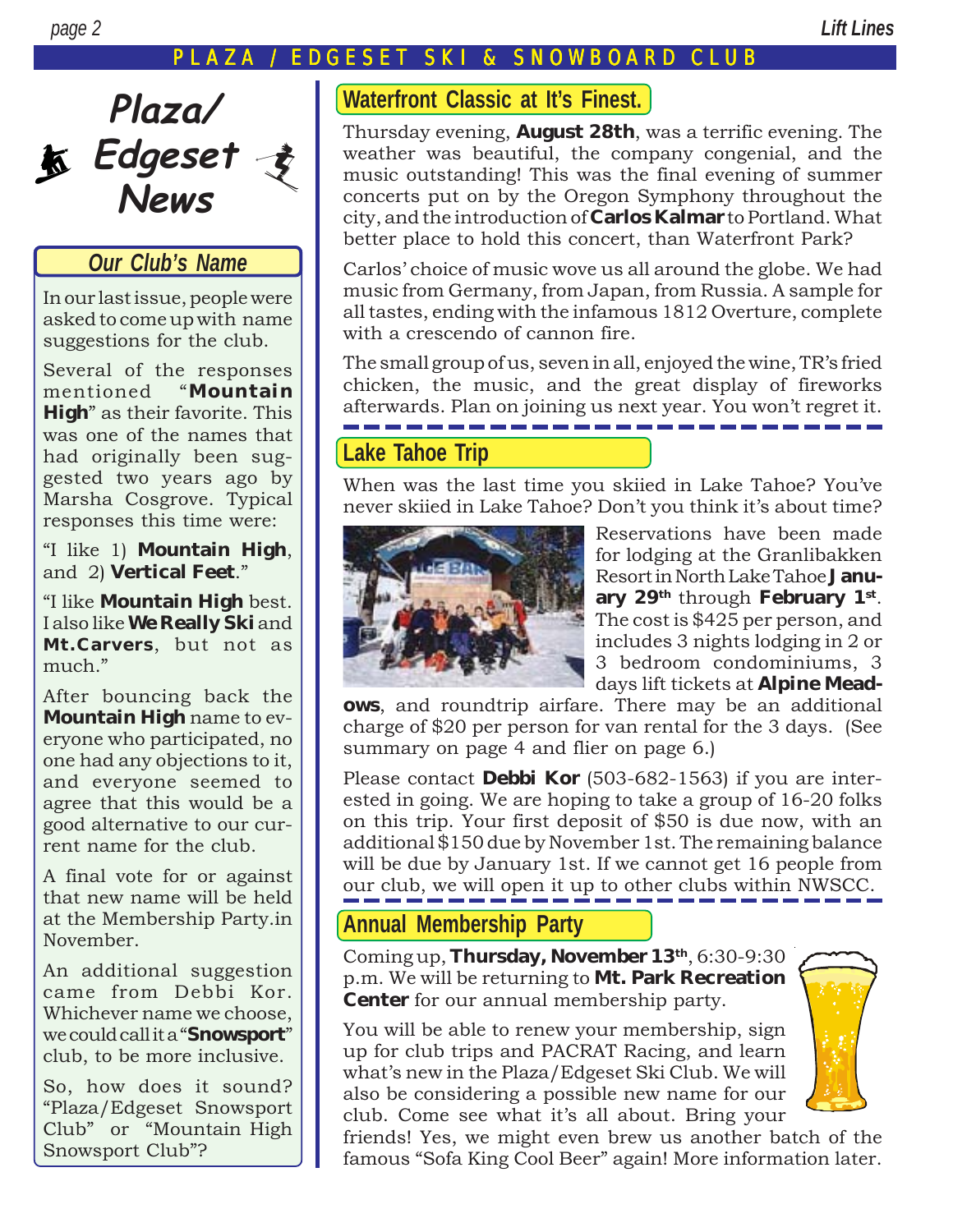# **EDGESET SKI & SNOWBOARD CLUB**

# *Plaza/Edgeset Seafood Party - Sept. 27*

<span id="page-2-0"></span>Join your Plaza/Edgeset friends on Saturday, September 27th, at 6 p.m. for an End-of-Summer Seafood party.

The place: **[Gary and Suzanne Stevenson's](mailto:suzanne.lewis@co.multnomah.or.us)** home, located at 2536 NE 146th Drive. The club will provide the main course of various seafoods (steamer clams, crab quesedillas, salmon). Guests are welcome to bring salads, side dishes, and desserts. Soft drinks will be provided. All others are on a BYOB basis. Please RSVP to Suzanne @ (503)257- 6368 or Debbi @ (503)682-1563.

#### **From north (Vancouver)**: I-205 south.

- East on Airport Way
- Right on 148th Ave. (south)
- Right on 146 Dr.
- **From south (Clackamas)**: I-205 north.
- Glisan exit then go east on Glisan.
- Left on 148th Ave. (north)
- Left on 146 Dr.

**From west (Portland)**:, take I-84 east.

- Halsey St. exit (near Gateway)
- Left t on 148th Ave. (north)
- Left on 146 Dr.

### *[Warren Miller Movie](http://www.ticketmaster.com/artist/881652)* - Oct. 24

Warren Miller's film "Journey" will be shown October 23rd-25th at the Arlene Schnitzer Concert Hall. Tickets are \$16 and are on sale now through **[Ticket Master](http://www.ticketmaster.com/artist/881652)** or at the Portland Center for the Performing Arts. Yes, it's expensive, but you get a lot of "goodies" at the show, including a lift ticket or two.

The plan is for a "club night" on Friday, October 24th. The show begins at 6:30, with a **pre-function** at Madison's on Fifth, located at 1211 SW Fifth Avenue, in the PacWest Center (corner of 5th and Madison) beginning at 5 p.m. Join the group for a glass of wine before walking over to the Schnitz for the movie.

Everyone can purchase their own tickets. If you wish to sit with a few other club members, let **[Emilio](mailto:Emilio2000@Earthlink.net)** know immediately (by Sept.15) and he'll purchase a ticket for you.



#### Plaza/Edgeset *[- Marrakesh Dinner Party -](http://marrakesh.citysearch.com/)* Oct. 8



#### **October 8 (Wednesday)** - 7 pm

For something a bit different, join your ski buddies for a Moroccan treat!

Starting at 7:00 pm, we'll gather for a dinner of delicious Moroccan food, including lamb, beef,

couscous, etc. Traditional cushion seating, finger-food (utensils optional)! Non-members, family members, ... all welcome! Navel rings encouraged!!! <<grin>> Belly dancers will show up at 7:30 pm.

Where is this fabulous place? It's the [Marrakesh](http://marrakesh.citysearch.com/) [Restaurant at 1201 NW 21st \(at Northrup St.](http://marrakesh.citysearch.com/)), in Portland. Phone: (503) 248-9442.

Cost: \$23 per person. Please RSVP by October 3rd, either to **Nick Veroske** (503) 577-6903 or to **Marsha Cosgrove** (503) 646-5292.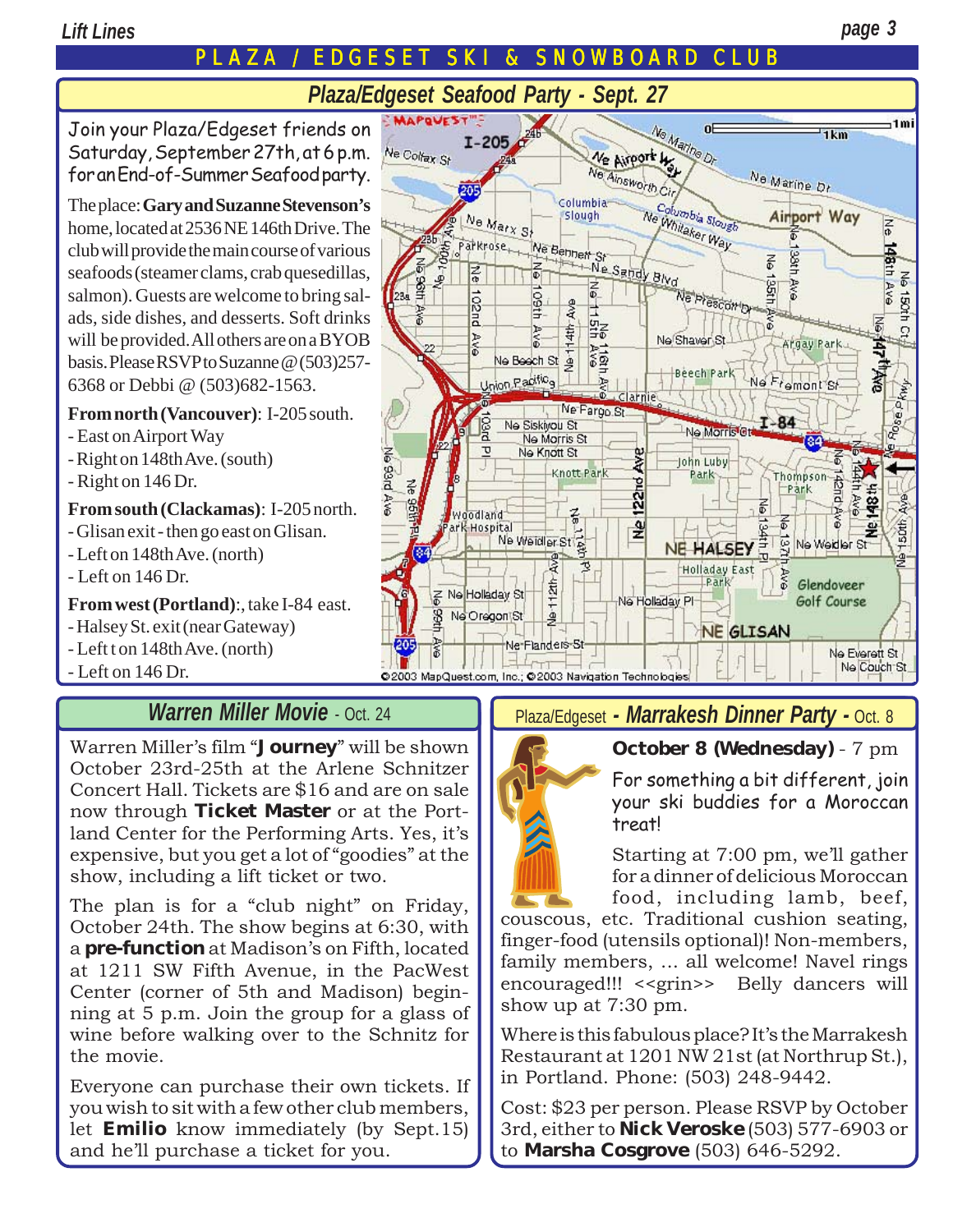#### PLAZA / EDGESET SKI & SNO WBO ARD CL U B

#### *TRIPS*

NOTE: The following is a quick overview of trips. More detailed descriptions have been published in previous issues of Lift Lines. If you lost yours, contact Emilio for another copy of the whole issue, or just the specific trip info.

Vail**[. December 9 - 14, 2003](http://www.nwskiers.org/event/03vail/index.htm)**. 5 nights/4 days,1 party, airfare to Denver from Portland or Seattle, ground transportation to Vail. Largest ski area in the U.S. 33 lifts. 5,289 acres. 3,450 vertical. This is an NWSCC trip.

> Cost: **\$700 or \$750** (optional upgrade). Full payment due by Oct. 1, payable to the **NWSCC**. This trip is almost full, but contact: **Steve Coxen**, 620 N Hayden Bay Drive, Portland, OR 97217. Email Steve at: **[sacoxen@aol.com](mailto:sacoxen@aol.com)**.

> **More info** See August or September issue of Lift Lines or [http://](http://www.nwskiers.org/event/03vail/index.htm) [www.nwskiers.org/event/03vail/index.htm](http://www.nwskiers.org/event/03vail/index.htm)

#### **"Season Opener"** bus trip to **Silver Star**, B.C.. December 12 - 14, 2003.



2 nights/2 days. "Destination Snow" bus departs Friday at 1 pm from the Lynwood Park & Ride just north of Seattle. Drinks, snacks, movies and entertainment on the bus. Silver Star has ski/in ski out village, both nordic and alpine skiing.Included: reception, dinner, dance, parties. Bus returns to Seattle area Sunday night around 10:30 pm. Cost: \$195. Check payable to: Destination Snow, #201 20641 Logan Ave., Langley, BC, V3A 7R3, Canada.

More info at [www.destinationsnow.com.](http://www.destinationsnow.com) Toll free: 1-877-507-5596. Email: **[CBuss@destinationsnow.com](mailto:CBuss@destinationsnow.com)**. Or contact the trip leader in Seattle: Joel Carlson at 1-253- 549-2692 or email him at **[Fox7777@CarlsonCo.net](mailto: Fox7777@CarlsonCo.net)**.



#### FWSA Ski Week: **Lake Louise, Alberta**. **[January 24 - 31, 2004.](http://www.fwsa.org/index.php?action=view_category&cat_id=1052861971)**

7 nights/5 days. Welcome party, 3 races, a mountain picnic, aprés ski party, a dinner, a farewell banquet. Lodging (dbl. occupancy) at the Fairmont Chateau Lake Louise. Prices begin at \$1,160 including air. Optional 3 day extension to Jasper Park Lodge (\$370).

More info: See Lift Lines #32 (August), or contact Steve at: 503-285-7491 or Email: **[sacoxen@aol.com](mailto:sacoxen@aol.com).**



Lake Tahoe ([Alpine Meadows, S](http://www.skialpine.com/)quaw) **Jan. 29 to Feb. 1, 2004** (Thursday thru Sunday)

Plaza/Edgeset club trip. Includes: RT Air from Portland to Reno; 3 nights lodging at the [Granlibakken Inn](http://www.granlibakken.com/about/about_index.html), in North Lake Tahoe, with full breakfast each morning; 3 days lift tickets at Alpine Meadows. (Can trade in one dayís lift tickets at Alpine Meadows and get one for Squaw.) Cost: \$**425** per person.Deposit: \$**200** by November 1st. Balance Due: January 1st.

More info in Lift Lines 32 (Aug.) or 33 (Sept.).

Contact **[Debbi Kor](mailto:Ijustwannarun@aol.com)** at: (503)682-1563 or email: **[ijustwannarun@aol.com](mailto:Ijustwannarun@aol.com)**.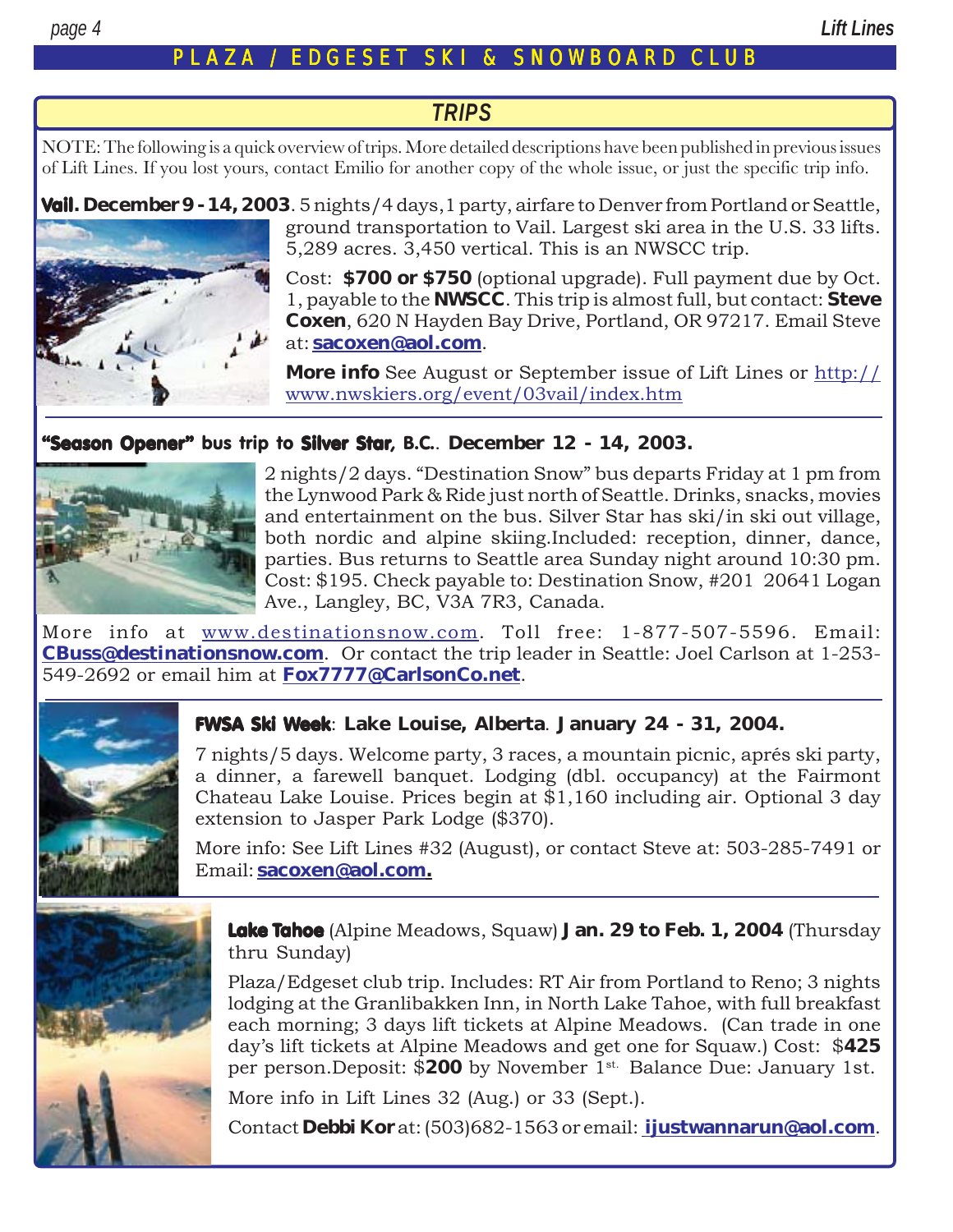#### **EDGESET SKI & SNOWBOARD CLUB**

#### *TRIPS - continued*

NOTE: The following is a quick overview of trips. More detailed descriptions have been published in previous issues of Lift Lines. If you lost yours, contact Emilio for another copy of the whole issue, or just the specific trip info.

Sun Peaks**[. February 4 - 8, 2004](http://www.sunpeaksresort.com/)**. NWSCC trip. 4 nights/3 days, continental European breakfast buffet, airfare from Portland. Three mountains with a total of 3,678 acres, 3 high-speed quads, 1 regular quad, 1 triple, several surface lifts. Cozy Bavarian style hotel. Every room with mini fridge and full bath. Dry sauna, whirlpool and European steam room. Restaurant & pub. Cost: \$629. Subtract \$220 if you plan to drive. Deposit \$50. Balance by December 1. Check to NWSCC and mail to: Jane Eliason, 2520 Charnelton St., Eugene, OR 97405-3216.

> Contact: Jane & Alan Eliason at 1-541-345-2005 or email: **[mjane3@pop.mindspring.com](mailto:mjane3@pop.mindspring.com)**.

USRSA Ski Week**. February 21 - 28, 2004**. Banff. 7 nights/5 days. Lodging at Banff Springs



Hotel. Skiing at Norquay, Sunshine Village and Lake Louise. Welcoming party, 4 apres ski parties, 4 races, pub crawl and souvenir Tshirt and pin. Cost \$840 without air. Air transportation adds approx. \$240 to \$340.

More info in Lift Lines 29 (May) and 30 (June) or go to **[www.skiusrsa.com/Main/banff.htm](http://www.skiusrsa.com/Main/banff.htm)**.

#### [Willamette Pass &](http://www.willamettepass.com/mountain/area.html) [Hoodoo bus trip](http://www.hoodoo.com/Ski%20Season%20front%20page.htm)**. March 5 - 7, 2004**.



Plaza/edgeset trip. 2 nights/2 days. We leave Friday around 5:00 pm. Lots of fun on bus. Check out the new 6-passenger express lift at Willamette Pass, and the new lifts at Hoodoo. Return Sunday evening by abt. 7 pm. Best way to get to know other club members! Cost for bus & lodging is approx. \$150. Lift tickets : \$34 and \$32.

More info: Lift Lines 32 (Aug) and future issues. Contact **Linda McGavin**, at (503)412-3531, or **[lindam@mcewengisvold.com](mailto:LindaM@mcewengisvold.com)** .

[FWRA Championships: Heavenly, Lake Tahoe.](http://www.fwra.com/Results/FWRA%20Championships.htm) **April 1 - 4, 2004**. 2 or 3 nights/2 or 3 days. Races organized for those who pre-qualify, such as PACRAT racers, but non-racers also welcome. 2 nights lodging at Horizon Casino Resort: \$111 pp. Call Horizon Casino Resort to reserve: 800-648-3322. FWRA Racing fee (slalom & GS): \$35. Optional full day race clinic on Friday.More details to be announced. For more info contact Jim Martin. **crebholtz@sprynet.com.**

[Whistler Extravaganza.](http://www.nwskiers.org/event/skibash/index.htm) April 15 - 18, 2004. 3 nights/3 days. NWSCC bus trip. Buses leave Portland at noon, Thursday, April 15. On mountain breakfast with fresh tracks, apres ski event on mountain, Saturday night dinner/dance.Lodging in Whistler Village at the Coast Hotel, Listel Whistler Hotel, Crystal Hotel, and the Holiday Inn. Many northwest ski clubs participate. Cost: \$**395** includes bus, lodging, lift tickets, parties & dinner.Bus leaves Sunday 2:30 pm. Contact Linda McGavin, at: 503-412-3531, or email at: **[lindam@mcewengisvold.com](mailto:LindaM@mcewengisvold.com)**.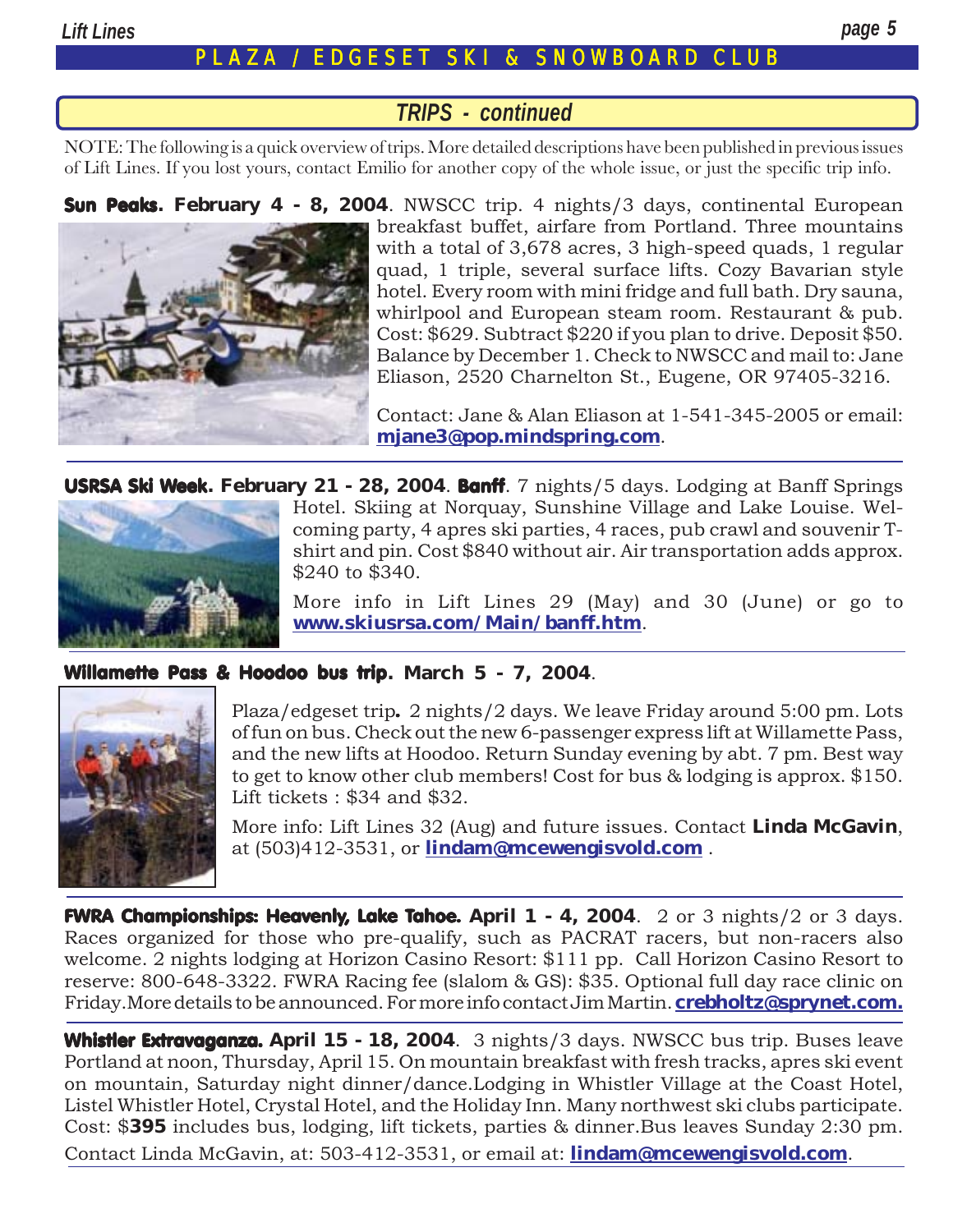**[Granlibakken](http://www.granlibakken.com/about/about_index.html)**

**THE REAL BRICE** 

#### PLAZA / EDGESET SKI & SNOWBOARD CLUB

# Plaza/Edgeset trip to Lake Tahoe



- *When: January 29th to February 1st, 2004 (Thursday thru Sunday)*
- *Where: Lake Tahoe [\(Alpine Meadows](http://www.skialpine.com/), Squaw)*
- *Cost: \$425 per person.*

*Includes: RT Air from Portland to Reno; 3 nights lodging at the [Granlibakken Inn](http://www.granlibakken.com/about/about_index.html), in North Lake Tahoe, with full breakfast each morning; 3 days lift tickets at Alpine Meadows. (Can trade in one day's lift tickets at Alpine Meadows and get one for Squaw.)*

> *Deposit: \$50 by September 1st* (due now!) *2nd Deposit: \$150 by November 1st Balance Due: January 1st*

Contact **[Debbi Kor](mailto:Ijustwannarun@aol.com)** for further information: (503)682-1563 or email: **[ijustwannarun@aol.com](mailto:Ijustwannarun@aol.com)**

(Note: The Norwegian word "Granlibakken" means "a hill sheltered by trees".)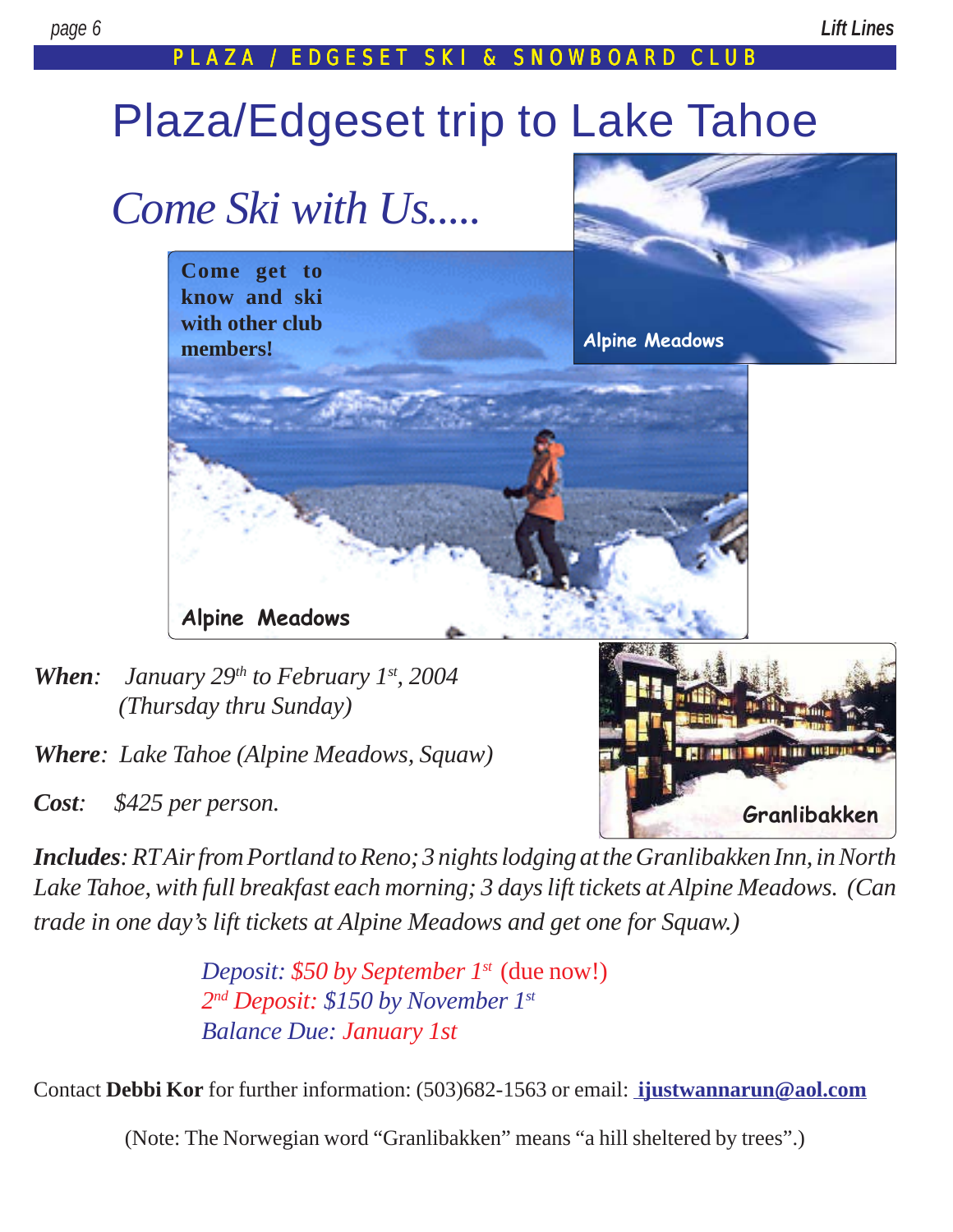#### *Lift Lines page 7*

## PLAZA / EDGESET SKI & SNOWBOARD CLUB

 $\rightarrow$ 

### *Trip Roommate Needed*

**Jack Folliard** is looking for a roommate for the Lake Louise trip - the one in late January by the FWSA.Jack says: "Either gender is fine with me - I'm too old to worry about it." Contact Jack at: 503-296-0806 or email: **[JFolliard@comcast.net](mailto:JFolliard@comcast.net)**

#### *Night Golf !*

**Sept. 20 (Sat.)** Cancelled. Several key people can't make it.

# *Ski Fever Show - Expo Ctr.*

**Oct. 31 - Nov.2**. Admission is \$9, but you can enter for free if you volunteer 2 hours staffing the NWSCC booth. Contact Mary Olhausen: 1-360-893- 1814, or: **[omary@teleport.com](mailto:omary@teleport.com)**.

#### *Plaza/Edgset Meeting*

*First Tuesday of the month.* **LOCATIONS CHANGE EACH MONTH !**

**Oct. 7 (Tues.)**: Gather at 6:30pm for socializing. Meeting starts at 7:00 pm. Location: **[Sue Bennett](mailto:OptomistSue@aol.com)**, 3026 S.E. 62nd., Portland, (between Powell & Division) 503-774-8747.

#### **Plaza / Edgset Ski Club Contacts**

| <b>President:</b>           | Blaise Dagilaitis, H: 503-697-4885, W: 503-372-6359, Blaise. Dagilaitis @flir.com |  |  |
|-----------------------------|-----------------------------------------------------------------------------------|--|--|
| <b>Vice-President:</b>      | Terry White, H: 503-297-1427, W: 503-296-6075, TWhite223@msn.com                  |  |  |
| Secretary:                  | Sue Bennett, H: 503-774-8747, OptomistSue@aol.com                                 |  |  |
| <b>Treasurer:</b>           | Terry White, H: 503-297-1427, W: 503-296-6075, TWhite223@msn.com                  |  |  |
| <b>Race Directors:</b>      | Candace Kramer, H: 503-777-8120, W: 503-804-9628, candacek@windermere.com         |  |  |
|                             | Jack Folliard, H: 503-296-0806, W: 503-975-4488, JFolliard@comcast.net            |  |  |
| <b>Newsletter Editor:</b>   | Emilio Trampuz, H/W: 1-503-378-0171, Emilio2000@Earthlink.net                     |  |  |
| <b>Activities Director:</b> | Debbi Kor, H: 503-682-1563, W: 503-988-3118, <i>Ijustwannarun@aol.com</i>         |  |  |
| <b>NWSCC Rep:</b>           | Debbi Kor, H: 503-682-1563, W: 503-988-3118, <i>Ijustwannarun@aol.com</i>         |  |  |
| <b>Trip Directors:</b>      | Marsha Cosgrove, H: 503-646-5292, W: 503-799-2833, HappyHairdresser@msn.com       |  |  |
|                             | Linda McGavin, H: 503-652-2840, W: 503-412-3531 LindaM@mcewengisvold.com          |  |  |
|                             | Larry Bennett, H: 503-760-2360, BENNETT896@aol.com                                |  |  |

# DOUGH TRANSMITTAL FORM

For **Membership** and **PACRAT**, mail to: Plaza/Edgeset Ski Club, PO Box 2182, Portland, OR 97208. For **Whistler/Blackcomb**, mail to: Linda McGavin, 1100 SW Sixth Ave., Suite 1600, Portland, OR 97204. Make check payable to "Destination Snow"

| $N$ a m e (s):                                                              |                    |               |                        |  |  |
|-----------------------------------------------------------------------------|--------------------|---------------|------------------------|--|--|
| Address:                                                                    |                    |               |                        |  |  |
| Phone $(Hm)$ :                                                              | Phone (Wrk):       |               |                        |  |  |
| $E$ mail $(Hm)$ :                                                           | $E$ mail $(Wrk)$ : |               |                        |  |  |
| Please take my money, and apply it toward the following Ski Club fun stuff: | Details            |               |                        |  |  |
|                                                                             |                    |               | Deposit? Paid in full? |  |  |
| $\Box$ Membership Dues: Single (\$25) couple (\$40)                         |                    | $\frac{1}{2}$ |                        |  |  |
|                                                                             |                    | $\frac{1}{2}$ |                        |  |  |
| □ Whistler/Blackcomb trip (Apr. 15-18, 2004): \$395                         |                    | $\frac{1}{2}$ |                        |  |  |

**Comments(For whom you are paying. Roommate requests, etc.):**